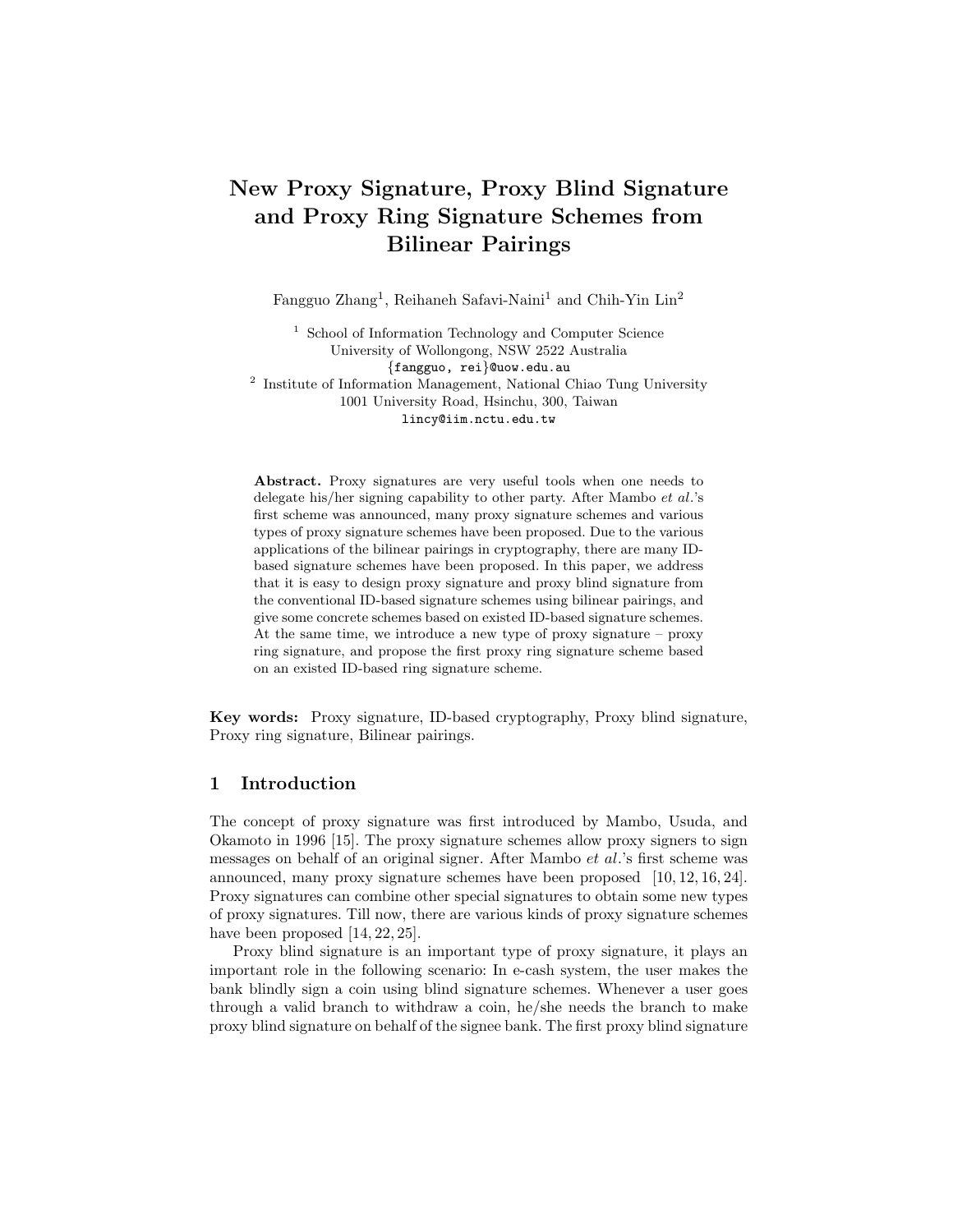scheme was introduced by Lin and Jan in [14]. Recently, there are two new schemes have been proposed: Tan  $et al.'s$  scheme [21] which is based on Schnorr blind signature scheme and Lal et al.'s scheme [11] which is based on Mambo et al.'s proxy signature scheme.

In ID-based public key cryptosystem, everyone's public keys are predetermined by information that uniquely identifies them, such as name, social security number, email address, etc., rather than an arbitrary string. This concept was first proposed by Shamir [20]. In the last couple of years, the bilinear pairings have been found various applications in cryptography, they can be used to realize some cryptographic primitives that were previously unknown or impractical [1–3, 9, 19]. More precisely, they are basic tools for construction of ID-based cryptographic schemes, many ID-based cryptographic schemes have been proposed using them  $[2, 4, 8, 17, 19, 23]$ . In this paper we address that it is easy to design proxy signature and proxy blind signature from ID-based signature schemes using bilinear pairings, and give some concrete schemes.

The concept of ring signatures was formalized in 2001 by Rivest, Shamir, and Tauman [18]. A ring signature is considered to be a simplified group signature which consists of only users without managers. It protects the anonymity of a signer since the verifier knows that the signature comes from a member of a ring, but doesn't know exactly who the signer is. There is also no way to revoke the anonymity of the signer. Ring signature can support ad hoc subset formation and in general does not require special setup.

Before introduce a new concept of a type of signature, we consider the following scenario: An entity delegate his signing capability to many proxies, called proxy signers set. Any proxy signer can perform the signing operation of the original entity. These proxy signers want to sign messages on behalf of the original entity while providing anonymity. Of course, this problem can be solved by group signature (Take the group manger as the original entity). But in some applications, it is necessary to protect the privacy of participants (we believe that unconditional anonymity is necessary in many occasions). If the proxies don't hope that some one (include the original signer) can open their identities, the group signature is not suitable in here (Because a group manager can open the signature to reveal the identity of the signer). In this paper, we introduce a new type signature – proxy ring signature to solve this problem (In fact, it can be regarded as an untraceable group signature). At the same time, we propose a proxy ring signature scheme based on Zhang-Kim's [23] ID-based ring signature scheme from bilinear pairing. It is easy to see that proxy ring signature is very similar to group signature, a difference is the unconditional anonymity of signer (more exactly, it should be unconditionally signer ambiguous).

The rest of the paper is organized as follows: The next section introduce the definitions and security requirements of proxy signature, proxy blind signature and proxy ring signature; Section 3 briefly explains some preliminaries. Section 4 gives a description of the general construction of various types of proxy signature from ID-based public key setting using bilinear pairing. In Section 5, 6 and 7,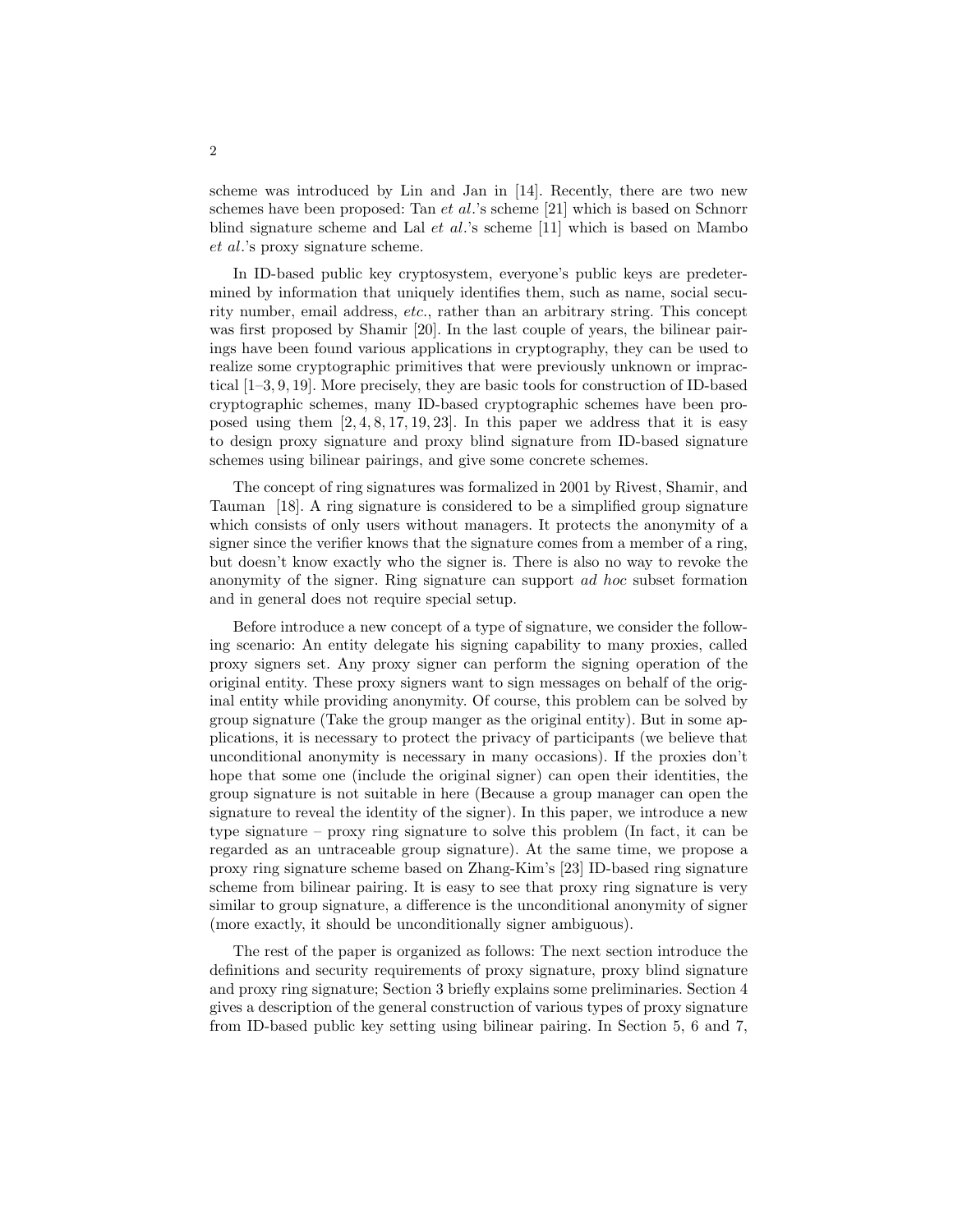some concrete proxy signature schemes are presented. Section 8 concludes this paper.

## 2 Proxy Signature, Proxy Blind Signature and Proxy Ring Signature

A proxy signature scheme consists of three entities: original signer, proxy signer and verifier. One assumes that each participant has received (via a PKI or a certificate) a public-secret key pair (Setup). If an original signer wants to delegate the signing capability to a proxy signer, he/she uses the original signature key to create a proxy signature key, which will then be sent to the proxy signer (Generation of the proxy key). The proxy signer can use the proxy signature key to sign messages on behalf of the original signer (Proxy signature generation). Proxy signatures can be verified using a modified verification equation such that the verifier can be convinced that the signature is generated by the authorized proxy entity of the original signer (Verification).

Depending on whether the original signer can generate the same proxy signatures as the proxy signers do, there are two kinds of proxy signature schemes: (1) Proxy-unprotected (the original signer can also generate the proxy signatures.); (2) Proxy-protected (anyone except proxy signer, including the original signer, cannot generate the proxy signatures).

Because the original signer can create a valid proxy signature in proxyunprotected proxy signature scheme, this is unfair for proxy signer. So, we will focus on the proxy-protected proxy signature.

The Generation of the proxy key in proxy signature is a delegation procedure. There are three types of delegation in Mambo et al.'s paper: full delegation, partial delegation and delegation by warrant. In [10], S. Kim *et al.* gave a new type of delegation called partial delegation with warrant, which can be considered as the combination of partial delegation and delegation by warrant.

Lee *et al.* [12] defined properties that a strong proxy signature scheme should provide:

- 1) Distinguishability: Proxy signatures are distinguishable from normal signatures by everyone.
- 2) Verifiability: From the proxy signature, the verifier can be convinced of the original signer's agreement on the signed message.
- 3) Strong non-forgeability: A designated proxy signer can create a valid proxy signature for the original signer. But the original signer and other third parties who are not designated as a proxy signer cannot create a valid proxy signature.
- 4) Strong identifiability: Anyone can determine the identity of the corresponding proxy signer from the proxy signature.
- 5) Strong non-deniability: Once a proxy signer creates a valid proxy signature of an original signer, he/she cannot repudiate the signature creation.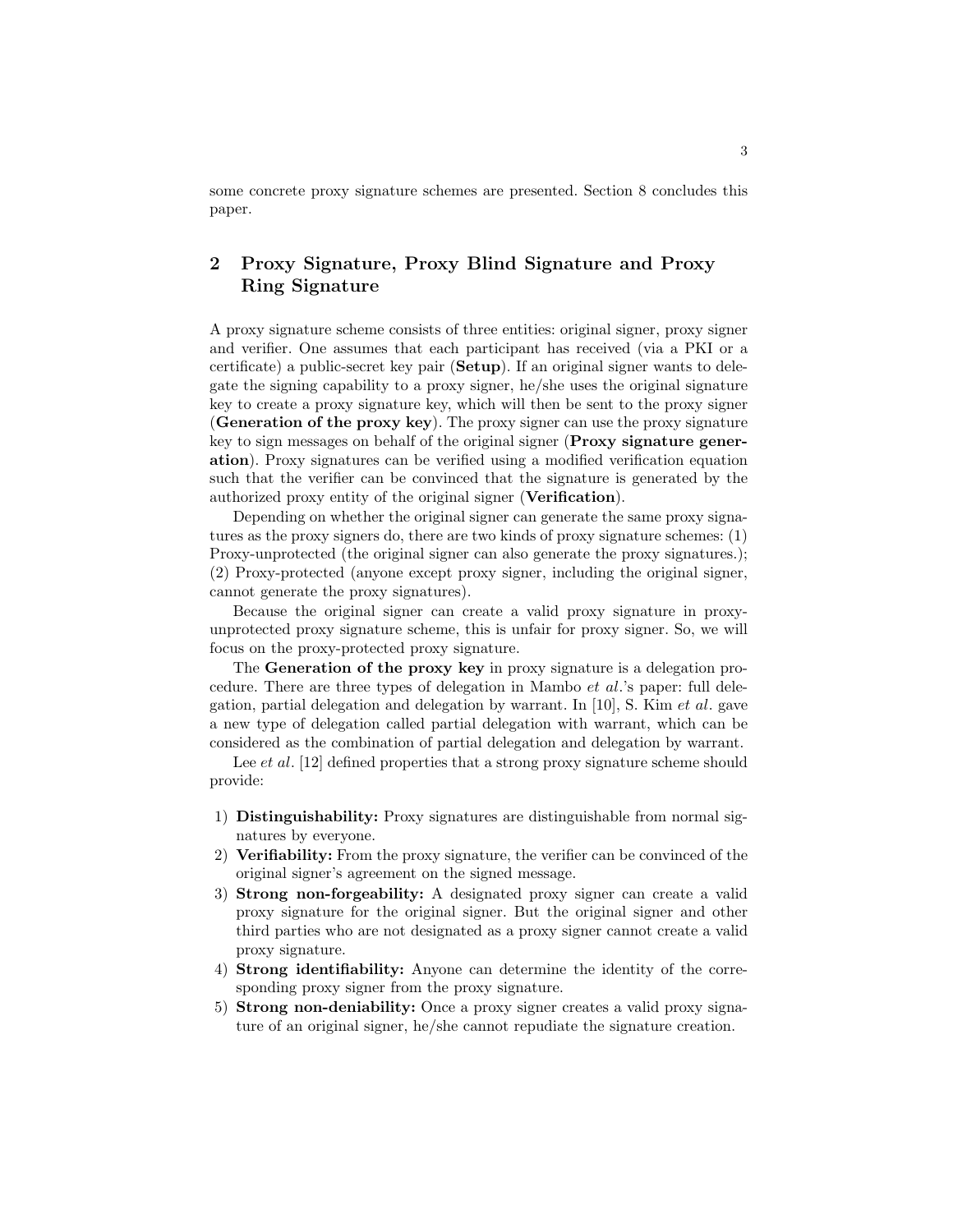6) Prevention of misuse: The proxy signer cannot use the proxy key for other purposes than generating a valid proxy signature. That is, he/she cannot sign messages that have not been authorized by the original signer.

Proxy blind signature is considered be the combination of proxy signature and blind signature, so, beside above security requirements of proxy signature, it should satisfy the additional requirements: Blindness, i.e., the signer does not know the content of the message. In general, a proxy blind signature scheme consists of four participants: an original signer, a proxy signer, a user and a verifier, and the following five algorithms, Setup, Generation of the proxy key, Proxy blind signature generation, and Verification.

Proxy Ring Signature can be viewed as the combination of proxy signature and ring signature. It consists of three participants: an original signer, a set of proxy signers, verifier, and the following four algorithms, Setup, Generation of the proxy key, Proxy ring signature generation, and Verification. Proxy ring signature is a type of proxy signature, so it should satisfy all the requirements of general proxy signature, beside these, it should satisfy the additional requirements: **Signer ambiguity**, *i.e.*, the adversary (include the original signer) cannot tell the identity of the signer with a probability larger than  $1/r$ , where r is the cardinality of the ring, even assuming that he/she has unlimited computing resources.

## 3 Preliminaries

#### 3.1 Bilinear Pairings

Let  $\mathbb{G}_1$  be a cyclic additive group generated by P, whose order is a prime q, and  $\mathbb{G}_2$  be a cyclic multiplicative group of the same order q. A bilinear pairing is a map  $e : \mathbb{G}_1 \times \mathbb{G}_1 \to \mathbb{G}_2$  with the following properties:

- P1 Bilinear:  $e(aP, bQ) = e(P, Q)^{ab}$ ;
- P2 Non-degenerate: There exists  $P, Q \in \mathbb{G}_1$  such that  $e(P, Q) \neq 1$ ;
- P3 Computable: There is an efficient algorithm to compute  $e(P,Q)$  for all  $P,Q \in$  $\mathbb{G}_1$ .

When the DDHP (Decision Diffie-Hellman Problem) is easy but the CDHP (Computational Diffie-Hellman Problem) is hard on the group G, we call G a Gap Diffie-Hellman (GDH) group. Such groups can be found on supersingular elliptic curves or hyperelliptic curves over finite field, and the bilinear parings can be derived from the Weil or Tate pairing. We can refer to  $[2, 4, 8]$  for more details.

Through this paper, we define the system parameters in all schemes are as follows: Let P be a generator of  $\mathbb{G}_1$ , the bilinear pairing is given by e:  $\mathbb{G}_1 \times \mathbb{G}_1 \to \mathbb{G}_2$ . Define two cryptographic hash functions  $H_1: \{0,1\}^* \to Z_q$  and  $H_2: \{0,1\}^* \to \mathbb{G}_1.$ 

4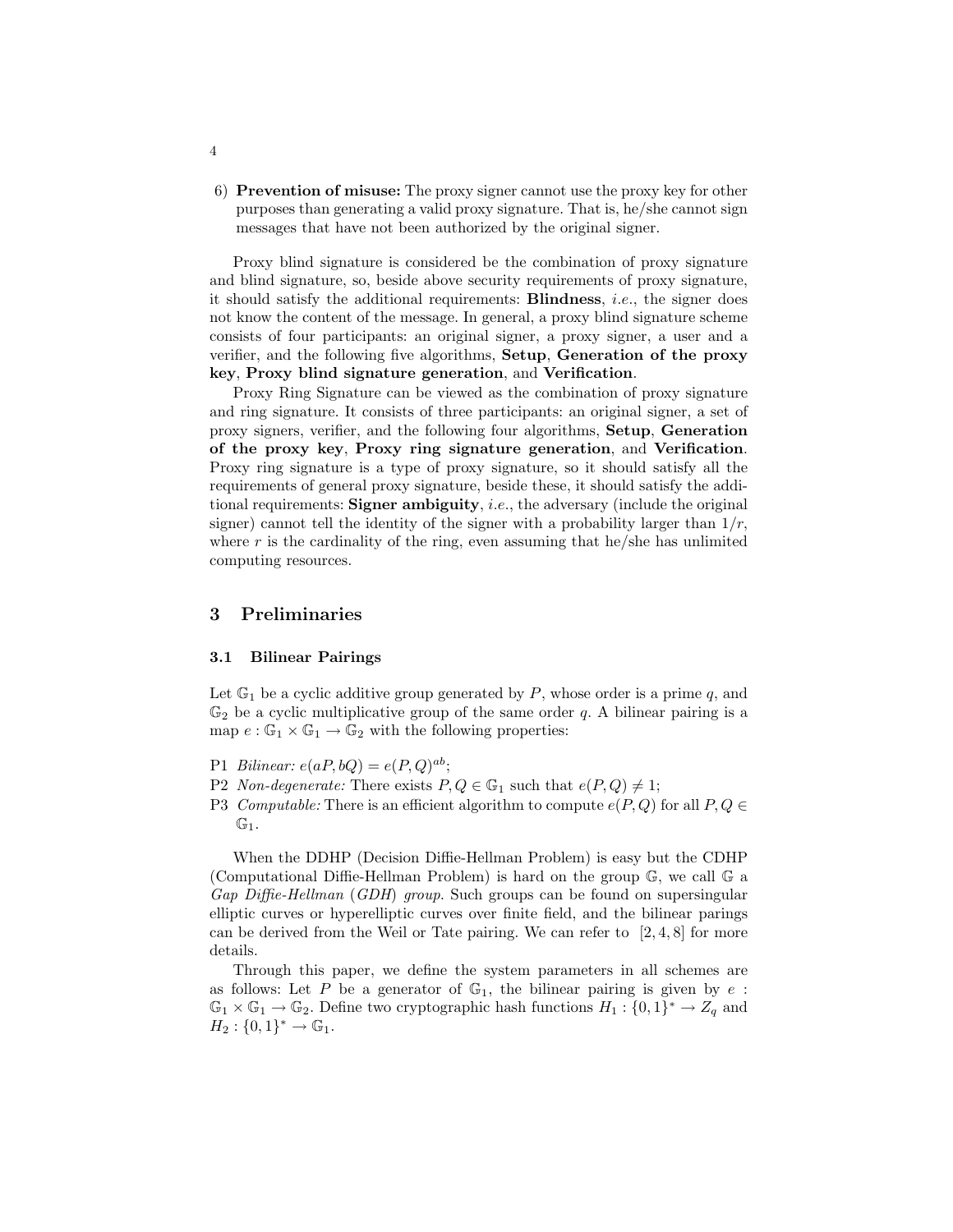#### 3.2 Pairing-Based Short Signature Scheme

Now we are ready to introduce Boneh et al.'s pairing-based short signature scheme proposed in [3], we denote BLS scheme.

#### Key generation:

Secret key: a random number s chosen from  $Z_q^*$ ; Public key:  $(\mathbb{G}_1, \mathbb{G}_2, q, P, P_{pub}, H_2)$ , here  $P_{pub} = sP$ . Signing:

A message  $M \in \{0,1\}^*, P_M = H_2(M) \in \mathbb{G}_1, S_M = sP_M.$ The signature of M is  $S_M$ .

Verification: Check whether the following equation holds:

$$
e(S_M, P) = e(H_2(M), P_{pub}).
$$

This scheme is proven to be secure against existential forgery on adaptive chosen-message attacks (in the random oracle model) assuming the CDHP is hard [3].

## 3.3 General Process of Conventional ID-based Signature Scheme from Pairing

ID-based public key setting involves a KGC (Key Generator Center) and users. The basic operations consists of Setup and Private Key Extraction (simply Extract). When we use bilinear pairings to construct ID-based signature scheme, the general process will be as follows:

- **Setup:** KGC chooses a random number  $s \in Z_q^*$  and sets  $P_{pub} = sP$ . The center publishes system parameters  $params = {\mathbb{G}_1, \mathbb{G}_2, e, q, P, P_{pub}, H_1, H_2},$ and keeps s as the *master-key*, which is known only by itself.
- Extract: A user submits his/her identity information ID to KGC. KGC computes the user's public key as  $Q_{ID} = H_2(ID)$ , and returns  $S_{ID} = sQ_{ID}$ to the user as his/her private key.
- Signing: is a probabilistic polynomial time (PPT) algorithm that takes params, a private key  $S_{ID}$ , and a message m. The algorithm outputs a signature  $\sigma(m)$  for m.
- Verification: is a PPT algorithm that takes  $(\text{params}, \text{ID}, \text{m}, \sigma(m))$  and outputs either accept or reject.

There is a relationship between the short signature schemes and the conventional ID-based public key setting from bilinear pairing, that is the signing process in the short signature scheme can be regarded as the private key extract process in the ID-based public key setting.

We address that ID-based signature scheme with a trusted KGC can be regarded as a proxy-unprotected proxy signature scheme with multiple proxies. This is obviously: we take the KGC as the original signer, user as the proxy signer. Extract can be considered the Generation of the proxy key, this is the delegation.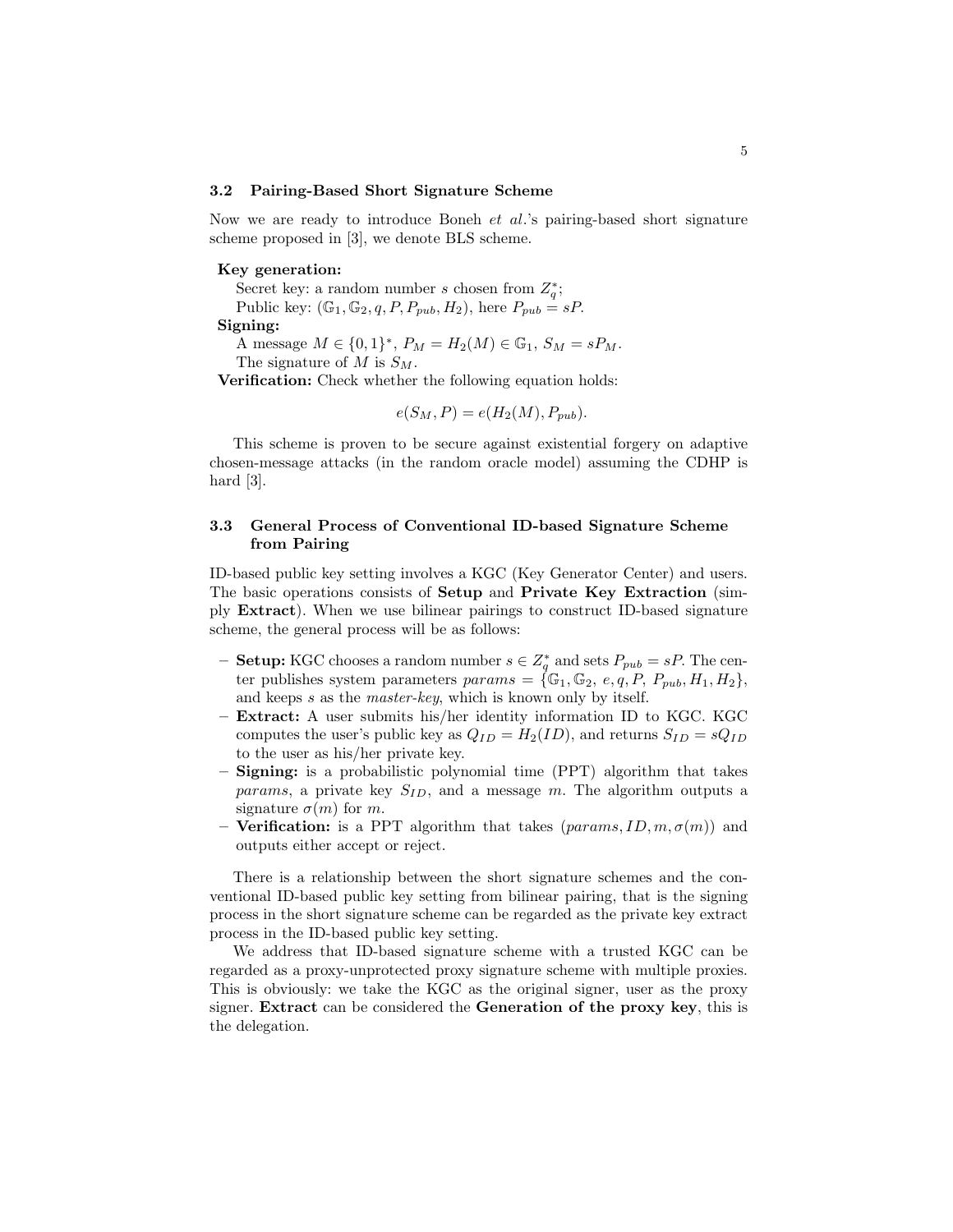## 4 The General Construction

About the delegation function of pairing based cryptosystems, Boneh et. al [2] and Chen et. al  $[6]$  had noted it. If using their delegation to construct proxy signature schemes directly, they are proxy-unprotected proxy signature schemes. To obtain the proxy-protected delegation, we will require the user to make a signature on the same message using BLS short signature. Assume that there are two participants, one called original signer with public key  $PK<sub>o</sub>$  and secret key  $s_o$ , another called proxy signer with public key  $PK_p$  and secret key  $s_p$ , they have the common system parameters:  $\{\mathbb{G}_1, \mathbb{G}_2, e, q, P, H_1, H_2\}$ . We describe the delegation in detail as follows:

- $-$  The original signer makes a warrant w. There is an explicit description of the delegation relation in the warrant w.
- The original signer computes  $So_w = s_o H_2(w)$ , and sends w and  $So_w$  to proxy signer.
- The proxy signer checks if  $e(S_{0w}, P) = e(H_2(w), PK_o)$ , if it is right, then computes  $S_w = So_w + s_p H_2(w)$ .

In fact this is the partial delegation with warrant [10]. So, it is can be regarded as the Generation of the proxy key in proxy signature. The proxy secret key is  $S_w$ , and the proxy public key is  $PK_o+PK_p$ . Then the proxy signer can uses any ID-based signature schemes and ID-based blind signature schemes from pairings (takes the ID public key as  $H_2(w)$ ) and secret key as  $S_w$ , the public key of KGC as  $PK_o + PK_p$ ) to get proxy signature and proxy blind signature schemes.

Anyone cannot forge an  $S_{w'}$  of a warrant w', since the original signer and proxy signer all use BLS short signature scheme to sign warrant, and BLS short signature scheme is proven to be secure. Like the discussion in [13], above delegation need not the secure channel for the delivery of the signed warrant by the original signer, *i.e.*, the original signer can publish w and  $So<sub>w</sub>$ . More precisely, any adversary can get the original signer's signature on warrant w. Even this, the adversary cannot get the  $S_w$  of the proxy signer, because  $S_w$  satisfies  $e(S_w, P) = e(H_2(w), PK_o + PK_p)$ , and  $e(S_{ow}, P) = e(H_2(w), PK_o)$ , so,  $e(S_w - So_w, P) = e(H_2(w), PK_p)$ . This means if the adversary can get the  $S_w$ of the proxy signer, then he can forge the BLS signature of the message  $w$  with the public key  $PK_p$  of proxy signer, this is impossible due to the security of BLS scheme.

In the next 3 sections, we give some concrete proxy signature schemes using above key idea. We use essentially the existed ID-based signature, blind signature or ring signature schemes, and hence borrow them from there almost unchanged.

Note: Before verifying any proxy signature, the verifier will check the validity of the public keys of all participants via certificates. This is to against the public key substitution attack.

6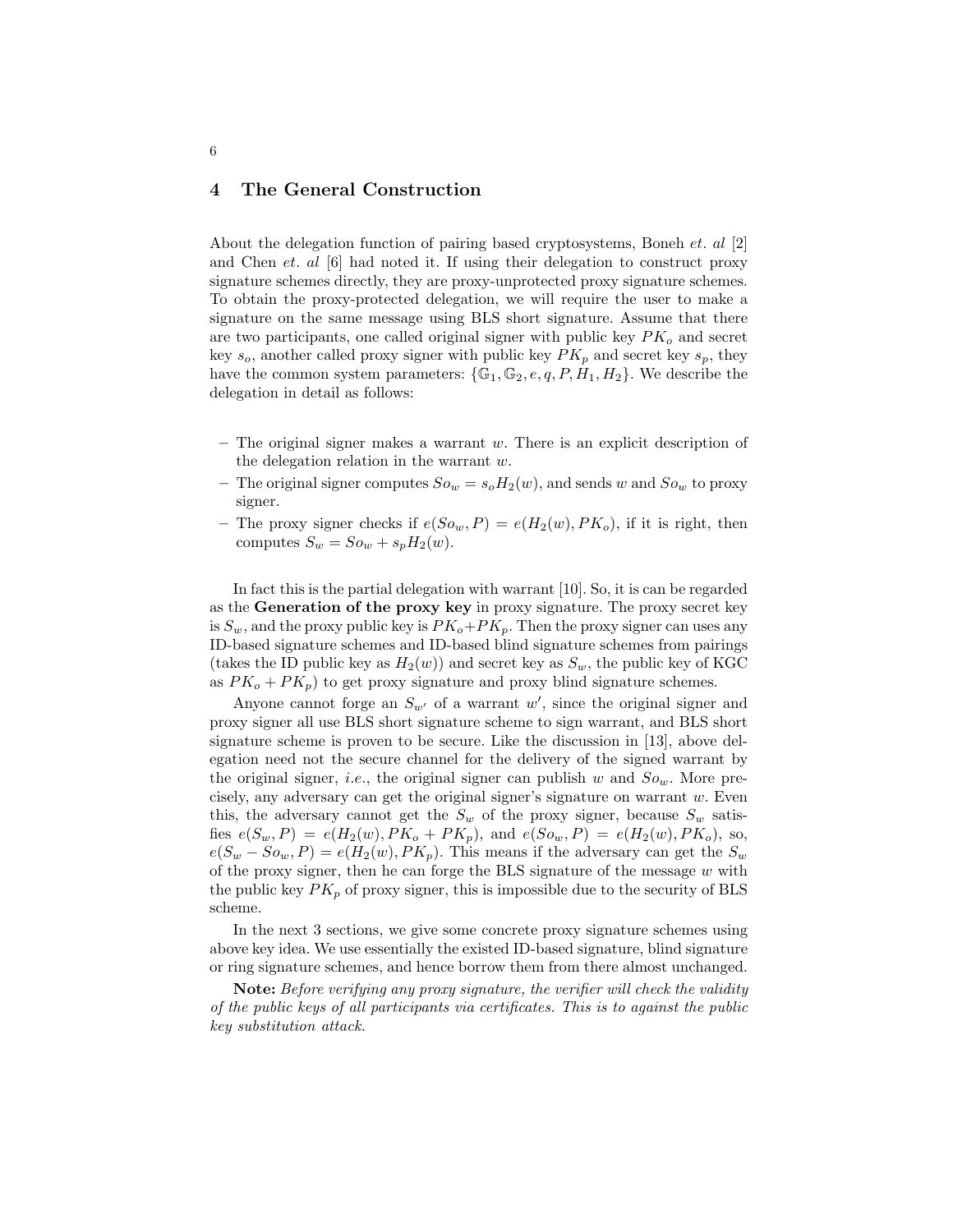## 5 New Proxy Signature Schemes from Pairings

In this section, we give a new proxy signature scheme based on Hess' [8] ID-based signature scheme.

[Setup:]

The system parameters  $params = \{\mathbb{G}_1, \mathbb{G}_2, e, q, P, H_1, H_2\}$ , the original signer has public-secret key pair  $(PK_o, s_o)$ , the proxy signer has public-secret key pair  $(PK_p, s_p).$ 

#### [Generation of the proxy key:]

After the original signer and the proxy signer finish the process in Section 4, the proxy signer gets a proxy key  $S_w$ .

[Proxy signature generation:]

For any delegated message  $m$ , the proxy signer uses Hess's ID-based signature scheme [8] (takes the signing key as  $S_w$ ) and obtains a signature  $(c_p, U_p)$  as follows:

$$
- r_p = e(P, P)^{k_p}, k_p \in_R Z_q^*.
$$
  

$$
- c_p = H_1(m||r_p).
$$
  

$$
- U_p = c_p S_w + k_p P.
$$

The valid proxy signature will be the tuple

$$
\langle m, c_p, U_p, w \rangle.
$$

#### [Verification:]

A verifier can accept this proxy signature if and only if

$$
c_p = H_1(m||e(U_p, P)e(H_2(w), PK_o + PK_p)^{-c_p}).
$$

The verification of the signature is justified by the following equations:

$$
e(U_P, P)(e(H_2(w), PK_o + PK_p))^{-c_P}
$$
  
=  $e(c_pS_w + k_pP, P)(e(H_2(w), PK_o + PK_p))^{-c_P}$   
=  $e(c_p(So_w + s_pH_2(w), P)e(k_pP, P)(e(H_2(w), PK_o + PK_p))^{-c_P}$   
=  $(e(H_2(w), PK_o + PK_p))^{c_P}e(k_pP, P)(e(H_2(w), PK_o + PK_p))^{-c_P}$   
=  $e(P, P)^{k_p} = r_P$ 

So, we have:

$$
c_P = H_1(m||r_P) = H_1(m||e(U_p, P)e(H_2(w), PK_o + PK_p)^{-c_p}).
$$

Due to using the warrant  $m_w$ , it is obvious that our new proxy signature scheme satisfies the requirements stated in Section 2. but strong nonforgeability. On the other hand, we use Hess's ID-based signature scheme to generate the proxy signature, and it is proven to be secure under the hardness assumption of CDHP and the random oracle model, so the new proxy signature is unforgeable.

Recently, many ID-based signature schemes have been proposed using the bilinear pairings  $[4, 8, 17, 19]$ . Like above construction of Hess version, it is easy to construct other proxy signature schemes based on Paterson scheme [17], Cha-Cheon scheme [4] and Sakai-Ohgishi-Kasahara scheme [19].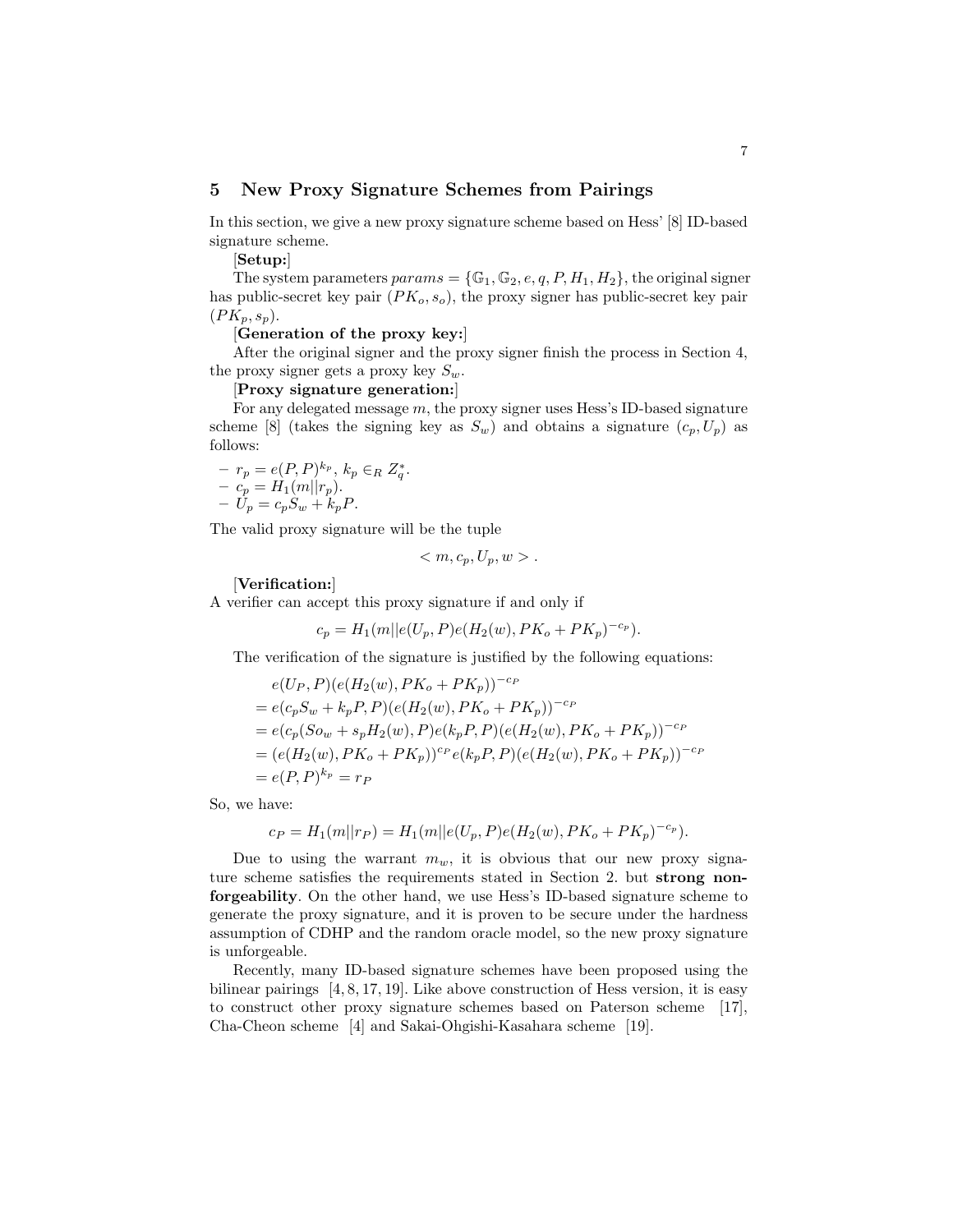## 6 New Proxy Blind Signature Schemes from Pairings

The proxy blind signature satisfies the security properties of both the blind signature and the proxy signature, such signature is suitable for many applications where the users' privacy and proxy signature are required. From the ID-based blind signature scheme, we can construct proxy blind signature scheme. The first ID-based blind signature scheme was proposed by Zhang and Kim [23] in Asiacrypt2002. Recently, they gave another ID-based blind signature scheme [24]. Now, we give a new proxy blind signature scheme based on this ID-based blind signature scheme.

[Setup:]

8

The system parameters  $params = \{\mathbb{G}_1, \mathbb{G}_2, e, q, P, H_1, H_2\}$ , the original signer has public-secret key pair  $(PK_o, s_o)$ , the proxy signer has public-secret key pair  $(PK_p, s_p).$ 

[Generation of the proxy key:]

After the original signer and the proxy signer finish the process in Section 4, the proxy signer gets a proxy key  $S_w$ .

[Proxy blind signature generation:]

Suppose that  $m$  is the message to be signed.

- The proxy signer randomly chooses a number  $r \in_R Z_q^*$ , computes  $U =$  $rH_2(w)$ , and sends U and the warrant w to the user.
- (Blinding) The user randomly chooses  $\alpha, \beta \in R \mathbb{Z}_q^*$  as blinding factors. He/She computes  $U' = \alpha U + \alpha \beta H_2(w)$  and  $h = \alpha^{-1} H_1(m||U') + \beta$ , sends h to the signer.
- (Signing) The signer sends back V, where  $V = (r + h)S_w$ .
- (Unblinding) The user computes  $V' = \alpha V$ . He/She outputs  $\{m, U', V'\}$ .

Then  $(U', V', w)$  is the proxy blind signature of the message m.

[Verification:]

A verifier can accept this proxy blind signature if and only if

$$
e(V', P) = e(U' + H_1(m||U')H_2(w), PK_o + PK_p).
$$

Like the discussion in [24], our new proxy blind signature scheme can provide the batch verification. This is very important when the number of verifications is considerably large (e.g., when a branch bank issues a large number of electronic coins and the customer wishes to verify the correctness of the coins). Assuming that  $(U'_1, V'_1), (U'_2, V'_2), \cdots, (U'_n, V'_n)$  are proxy blind signatures on messages  $m_1, m_2, \dots, m_n$  which issued by the proxy signer with the public key  $PK_p$  and the same warrant  $w$  form the original signer. The batch verification is then to test if the following equation holds:

$$
e(\sum_{i=1}^{n} V'_{i}, P) = e(\sum_{i=1}^{n} U'_{i} + (\sum_{i=1}^{n} H_{1}(m_{i}, U'_{i}))H_{2}(w), PK_{o} + PK_{p}).
$$

The correctness of the verification is easy to check. A warrant made by the original signer is included in a valid proxy blind signature, so, the proxy blind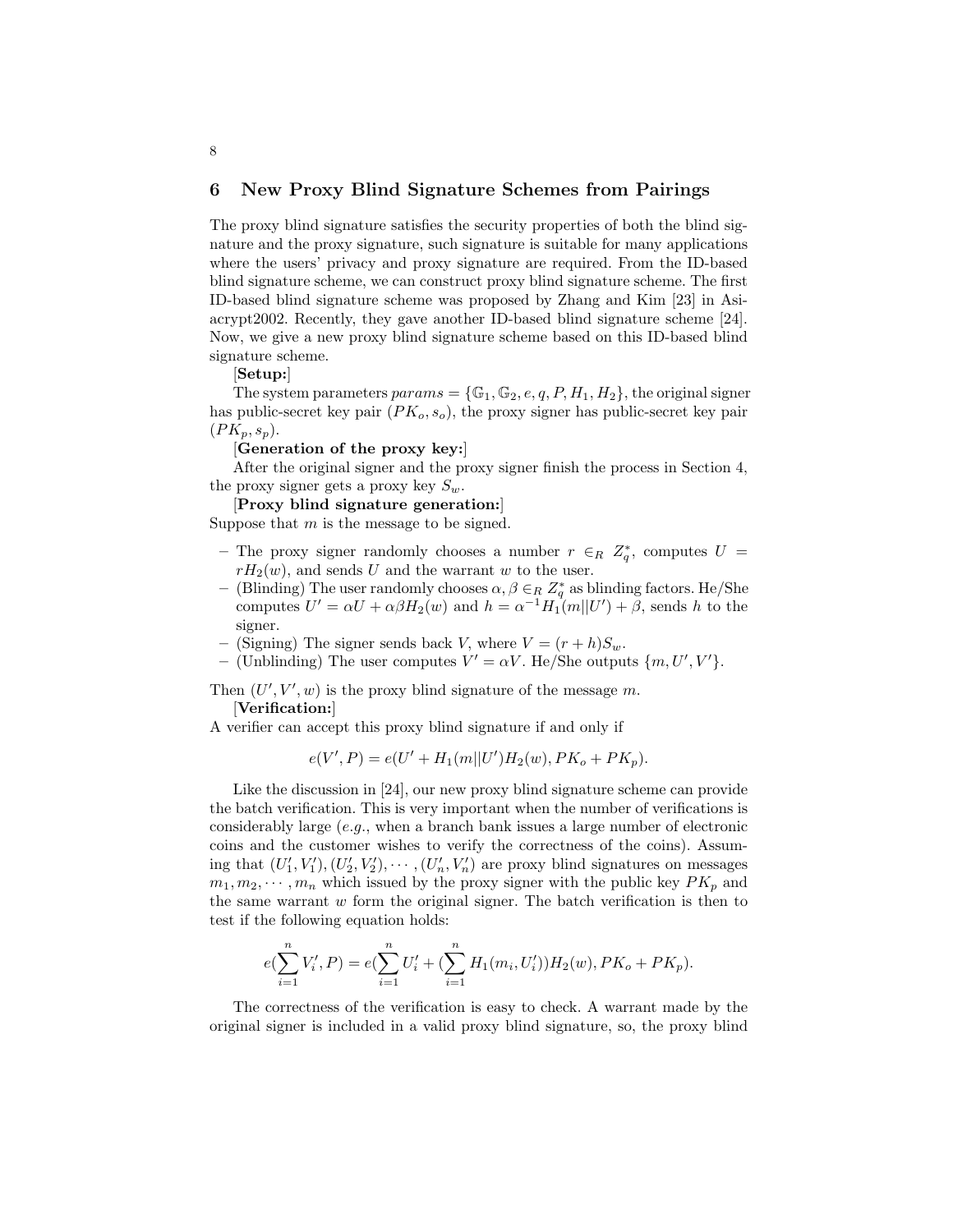signature is distinguishable, verifiable, identifiable and non-deniable. The blindness and the non-forgeability of this new proxy blind signature are similar to the discussion of [24].

## 7 A Proxy Ring Signature Scheme

In this section, we give the first proxy ring signature scheme based on Zhang-Kim's ID-based ring signature scheme [23].

#### [Setup]

The system parameters  $params = \{\mathbb{G}_1, \mathbb{G}_2, e, q, P, H_1, H_2\}$ . Let Alice be the original signer with public key  $PK_o = s_oP$  and private key  $s_o$ , and  $L = \{PS_i\}$ be the set of proxy signers with public key  $\{PK_{p_i} = s_{p_i}P\}$  and private key  $\{s_{p_i}\}.$ 

#### [Generation of the proxy key:]

To delegate the signing capacity to a set of proxy signers, the original signer uses BLS short signature scheme to make the signed warrant  $w$ . There is an explicit description of the delegation relation in the warrant w. Then sends  $(w, s_oH_2(w))$ to the proxy group L. Each proxy signer uses his secret key  $s_{p_i}$  to sign the warrant w, and gets his proxy key  $S_i = s_o H_2(w) + s_{p_i} H_2(w)$ .

#### [Proxy ring signature generation:]

Let Bob be a proxy signer in L with the proxy key  $S_i$ . He wants to give a proxy ring signature on message m. Bob chooses a subset  $L' \subseteq L$ . Bob's public key is listed in  $L'$ , we assume that n is the cardinality of  $L'$ . Bob performs the following procedure:

- (Initialization): Choose randomly an element  $A \in \mathbb{G}_1$ , compute  $c_{k+1}$  $H_1(L' \parallel m \parallel e(A, P)).$
- (Generate forward ring sequence): For  $i = k + 1, \dots, n 1, 0, 1, \dots, k 1$ (*i.e.*, the value of i all modulo n), choose randomly  $T_i \in \mathbb{G}_1$  and compute  $c_{i+1} = H_1(L' \parallel m \parallel e(T_i, P) e(c_i H_2(w), PK_o + PK_{p_i})).$
- (Forming the ring): Compute  $T_k = A c_k S_i$ .
- (Output the ring signature): Select 0 (*i.e.*, *n*) as the glue value, the resulting signature for m and L' is the  $(n + 1)$ -tuple:  $(c_0, T_0, T_1, \cdots, T_{n-1})$ .

#### [Verification]

Given  $(c_0, T_0, T_1, \dots, T_{n-1}), m, w$ , and L', the verifier checks if L' is a valid subset of proxy group  $L$  at first. If so, compute

$$
c_{i+1} = H_1(L' \parallel m \parallel e(T_i, P)e(c_iH_2(w), PK_o + PK_{p_i})) \text{ for } i = 0, 1, \cdots, n-1.
$$

Accept if  $c_n = c_0$ , and reject otherwise.

This proxy ring signature scheme is similar to Zhang-Kim's [23] ID-based ring signature scheme, the difference is taking place the ID public key as  $H_2(w)$ and secret key as  $S_w$ , the public key of KGC as  $PK_o + PK_p$ , so, the correctness,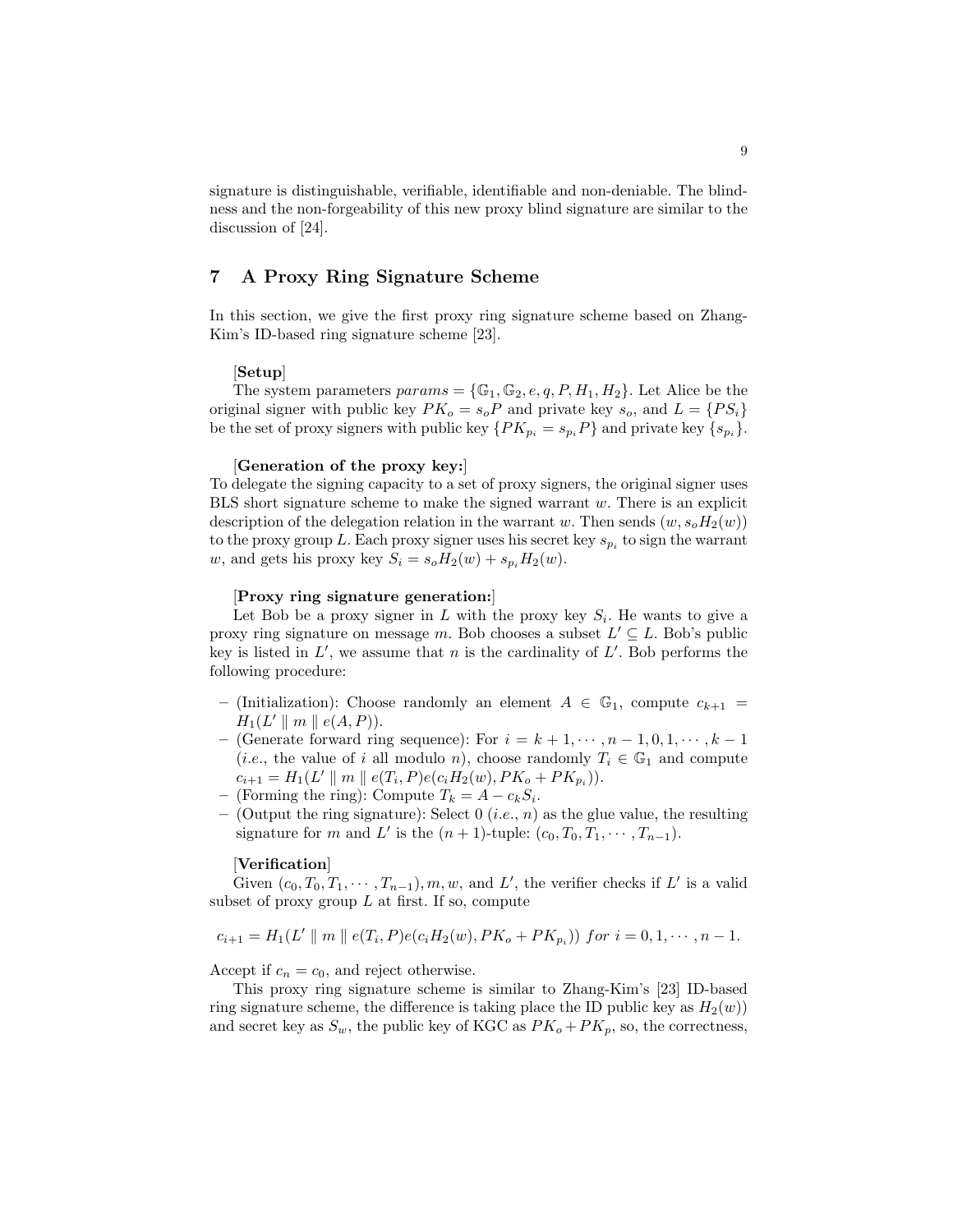signer ambiguity and non-forgeability are like the discussion of Zhang-Kim's [23] ID-based ring signature scheme. On the other hand, the warrant made by the original signer is public, we assume that there is a description for all proxy signers (not for individual, this ensures the signer ambiguity), so, any one can check if  $L'$  is valid. The warrant  $w$  and the public keys of the original signer and some proxy signers must occur in the verification equation of a proxy ring signature, the distinguishability, verifiability identifiability and non-deniability are satisfied.

## 8 Conclusion

Various type proxy signatures are important in many applications, such as secure e-commerce. Due to the various applications of the bilinear pairings in cryptography, there are many ID-based cryptographic schemes have been proposed. In this paper, we first have shown how can obtain the proxy-protected delegation using the short signature system of Boneh, Lynn and Shacham. Using this delegation, it is easy to design the proxy signature and proxy blind signature from the conventional ID-based signature schemes using bilinear pairings, we have given some concrete schemes based on existed ID-based signature schemes. At the same time, we introduced a new type of proxy signature – proxy ring signature, and proposed the first proxy ring signature scheme.

## References

- 1. A. Boldyreva, Efficient threshold signature, multisignature and blind signature schemes based on the Gap-Diffie-Hellman -group signature scheme, Public Key Cryptography - PKC 2003, LNCS 2139, pp.31-46, Springer-Verlag, 2003.
- 2. D. Boneh and M. Franklin, Identity-based encryption from the Weil pairing, Advances in Cryptology-Crypto 2001, LNCS 2139, pp.213-229, Springer-Verlag, 2001.
- 3. D. Boneh, B. Lynn, and H. Shacham, Short signatures from the Weil pairing, In C. Boyd, editor, Advances in Cryptology-Asiacrypt 2001, LNCS 2248, pp.514-532, Springer-Verlag, 2001.
- 4. J.C. Cha and J.H. Cheon, An identity-based signature from gap Diffie-Hellman groups, Public Key Cryptography - PKC 2003, LNCS 2139, pp.18-30, Springer-Verlag, 2003.
- 5. D. Chaum, Blind signatures for untraceable payments, Advances in Cryptology-Crypto 82, Plenum, NY, pp.199-203, 1983.
- 6. L. Chen, K. Harrison, A. Moss, D. Soldera and N.P. Smart, Certification of public keys within an identity based system, ISC 2002, LNCS 2433, pp. 322-333, Springer-Verlag, 2002.
- 7. C. Gentry and A. Silverberg, Hierarchical ID-based cryptography, Proc. of Asiacrpt2002, LNCS 2501, pp. 548-566, Springer-Verlag, 2002.
- 8. F. Hess, Efficient identity based signature schemes based on pairings, SAC 2002, LNCS 2595, pp.310-324, Springer-Verlag, 2002.
- 9. A. Joux, A one round protocol for tripartite Diffie-Hellman, ANTS IV, LNCS 1838, pp.385-394, Springer-Verlag, 2000.